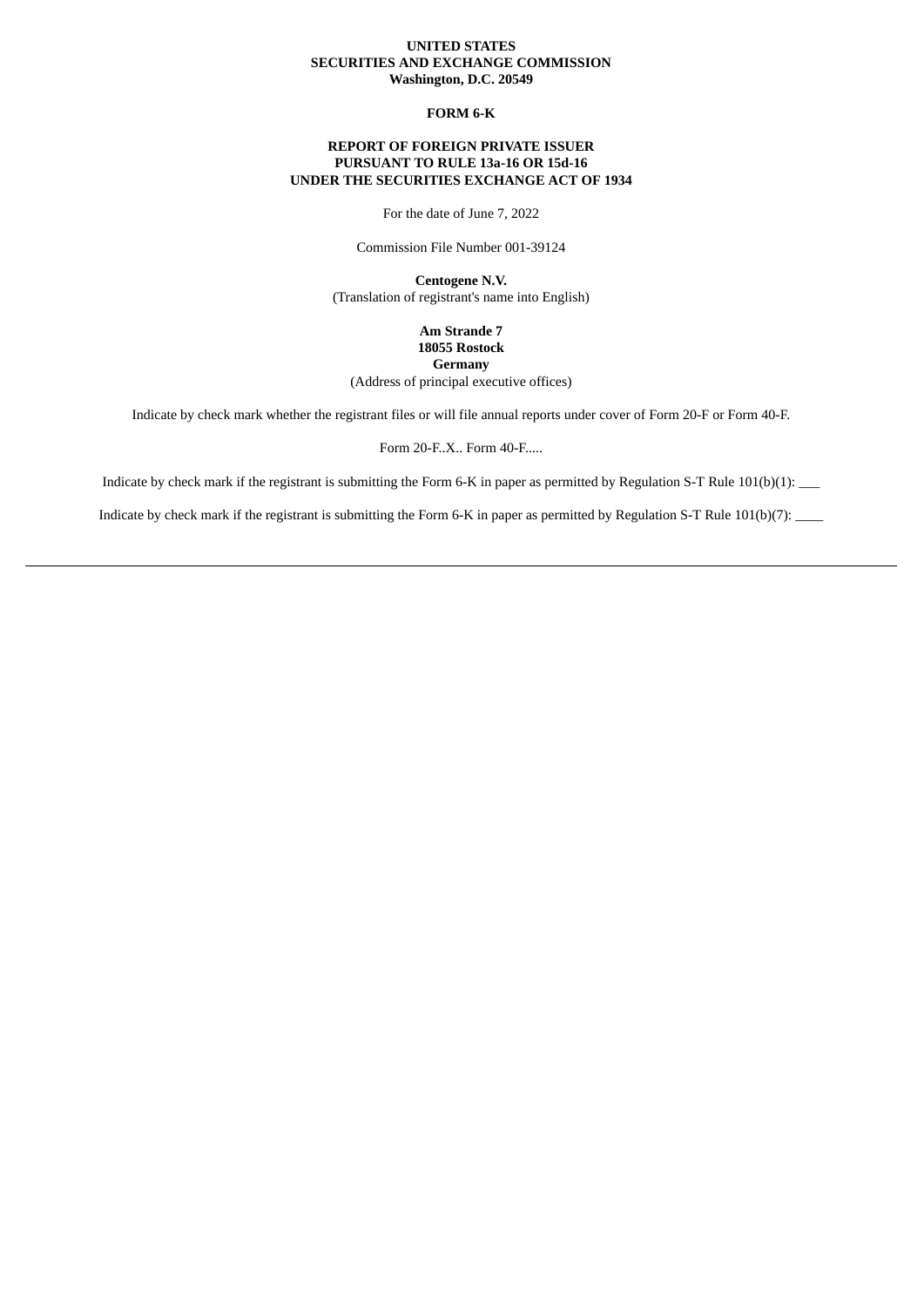# **Centogene N.V.**

On June 7, 2022, Centogene N.V. convened the annual general meeting of shareholders to be held on June 22, 2022, and made available to its shareholders certain other materials in connection with such meeting.

Such materials are attached as exhibits to this Form 6-K and are incorporated by reference herein.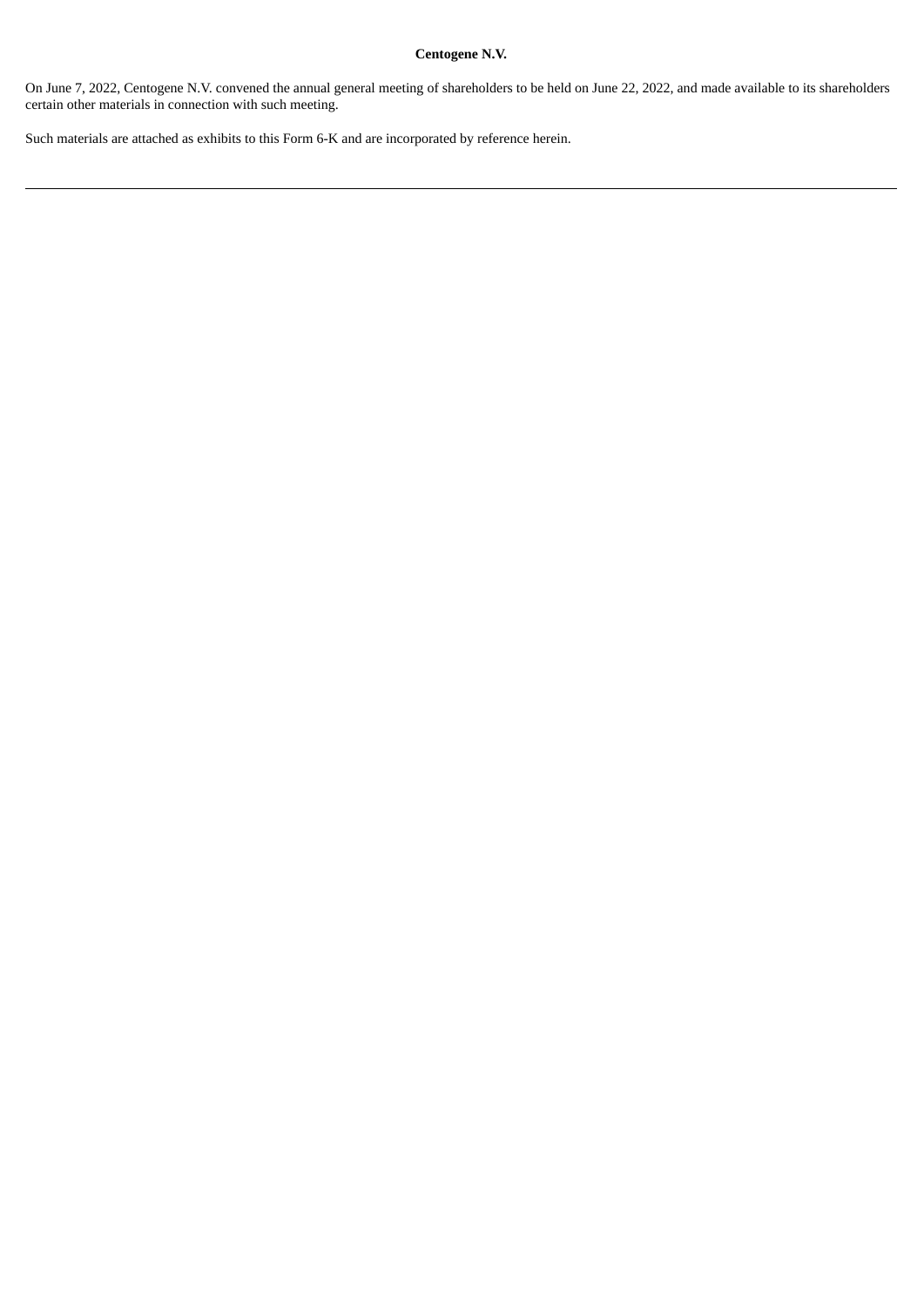### **Signatures**

Pursuant to the requirements of the Securities Exchange Act of 1934, the registrant has duly caused this report to be signed on its behalf by the undersigned, thereunto duly authorized.

Date: June 7, 2022

CENTOGENE N.V.

By: /s/ Miguel Coego Rios

Name: Miguel Coego Rios<br>Title: EVP Finance & Leg EVP Finance & Legal and Interim CFO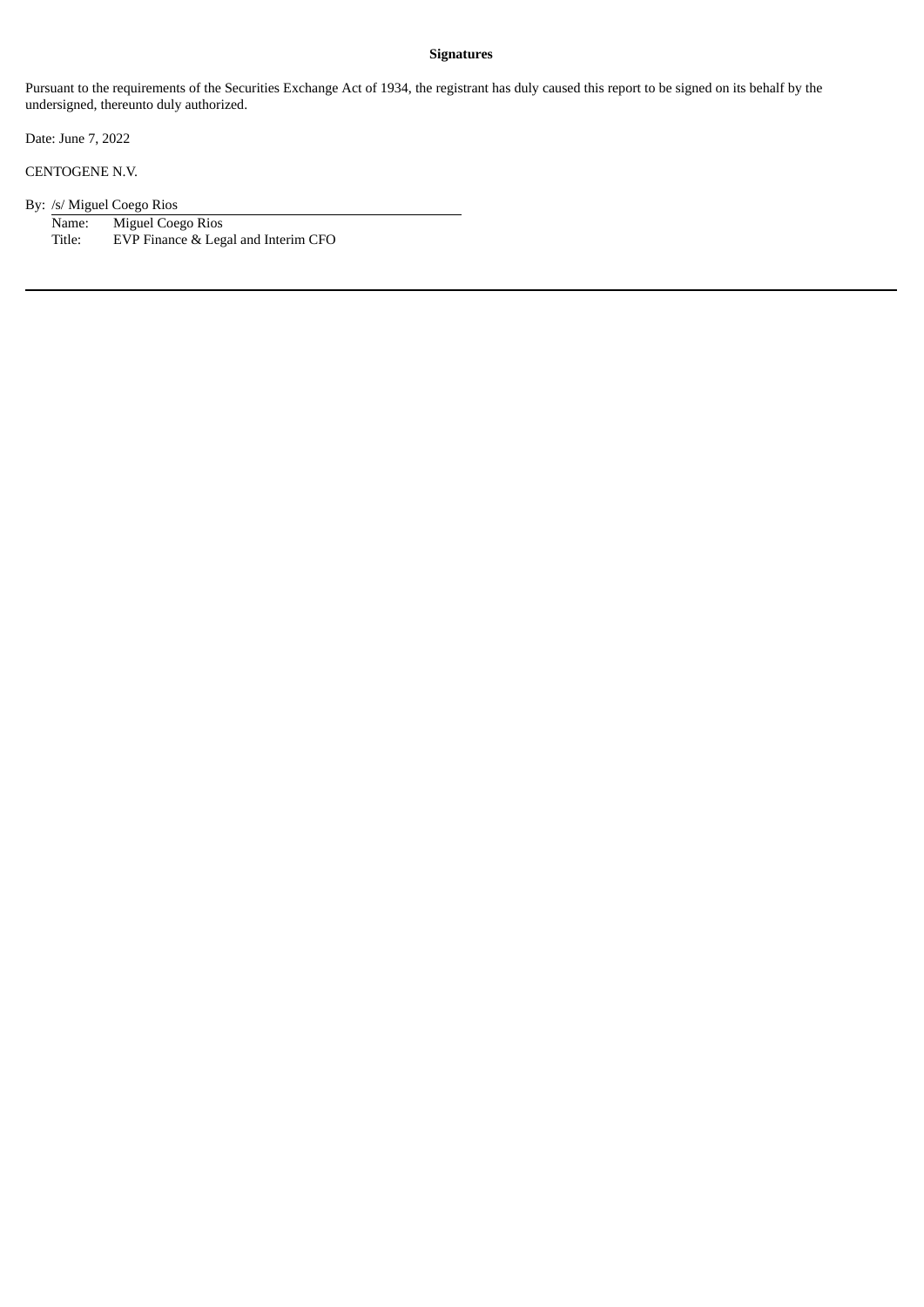# **Exhibit Description of Exhibit**

99.1 Convening notice including agenda and explanatory notes 99.2 Voting proxy<br>99.3 Resolutions o 99.3 Resolutions of the Management Board Centogene N.V. 99.4 Resolutions of the Supervisory Board Centogene N.V.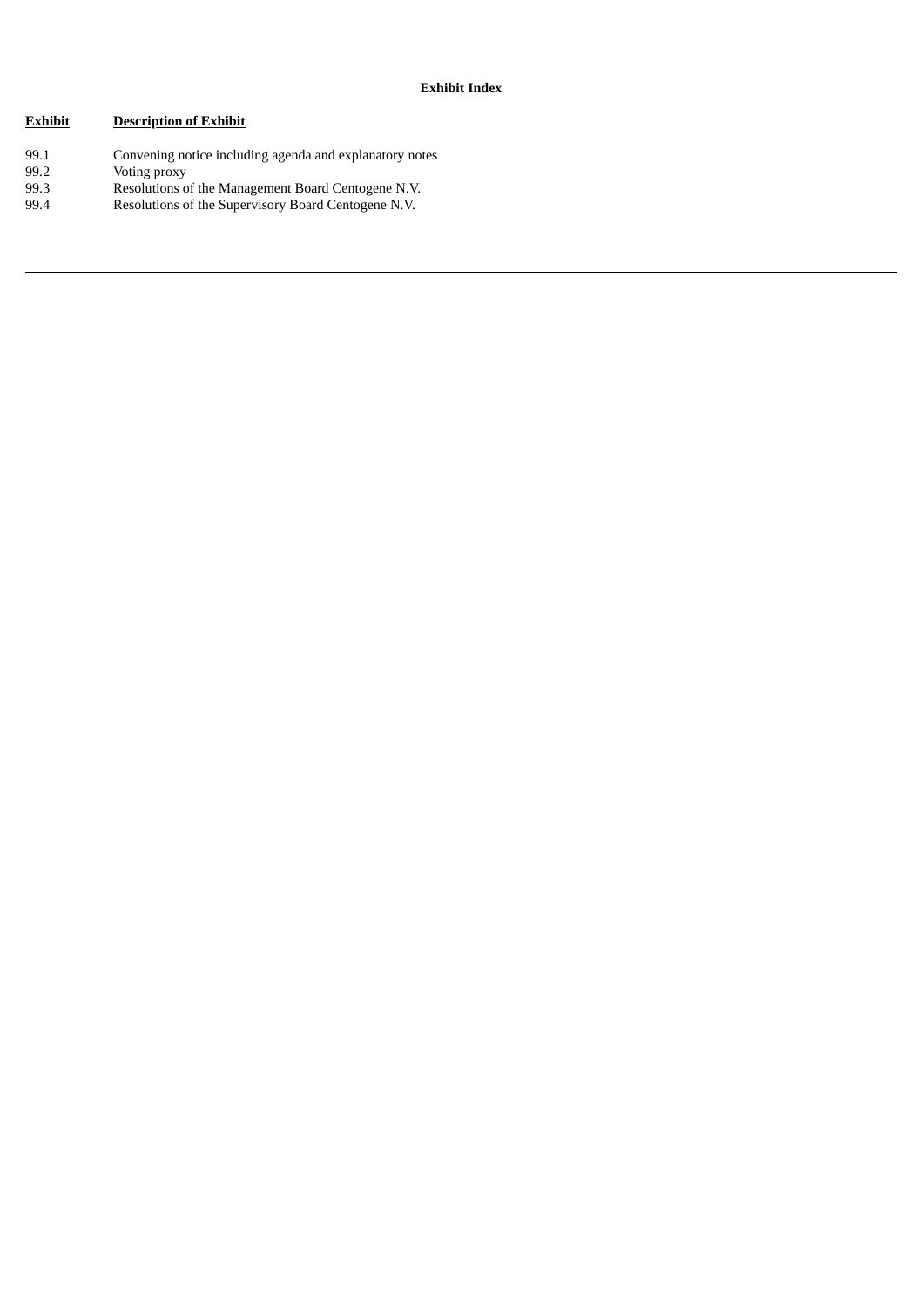# **CONVENING NOTICE**

This is the convening notice for the annual general meeting of shareholders of Centogene N.V. (the "**Company**") to be held on June 22, 2022 at 5:00 p.m. CEST at Sheraton Amsterdam Airport Hotel and Conference Centre, Schiphol Boulevard 101, 1118 BG Schiphol, the Netherlands (the "**AGM**").

The agenda for the AGM is as follows:

- 1. Opening
- 2. Discussion of Dutch statutory board report for the financial year ended December 31, 2021 (*discussion item*)
- 3. Adoption of Dutch statutory annual accounts for the financial year ended December 31, 2021 (*voting item*)
- 4. Discharge from liability for the Company's managing directors with respect to the performance of their duties during the financial year ended December 31, 2021 (*voting item*)
- 5. Discharge from liability for the Company's supervisory directors with respect to the performance of their duties during the financial year ended December 31, 2021 (*voting item*)
- 6. Discussion of the Company's dividend and reservation policy (*discussion item*)
- 7. Appointment of Jose Miguel Coego Rios as managing director of the Company (*voting item*)
- 8. Supervisory board compensation (*voting item*)
- 9. Extension of authorization for the Company's management board (the "**Management Board**") to issue shares and grant rights to subscribe for shares (*voting item*)
- 10. Extension of authorization for the Management Board to limit and exclude pre-emption rights (*voting item*)
- 11. Extension of authorization for the Management Board to acquire shares and depository receipts for shares in the Company's capital (*voting item*)
- 12. Closing

No business shall be voted on at the AGM, except such items as included in the above-mentioned agenda.

The record date for the AGM is May 25, 2022 (the "**Record Date**"). Those who are shareholders of the Company, or who otherwise have voting rights and/or meeting rights with respect to shares in the Company's capital, on the Record Date and who are recorded as such in the Company's shareholders' register or in the register maintained by the Company's U.S. transfer agent (the "**Registers**") may attend and, if relevant, vote at the AGM ("**Persons with Meeting Rights**"), irrespective of changes to their shareholdings or rights after the Record Date.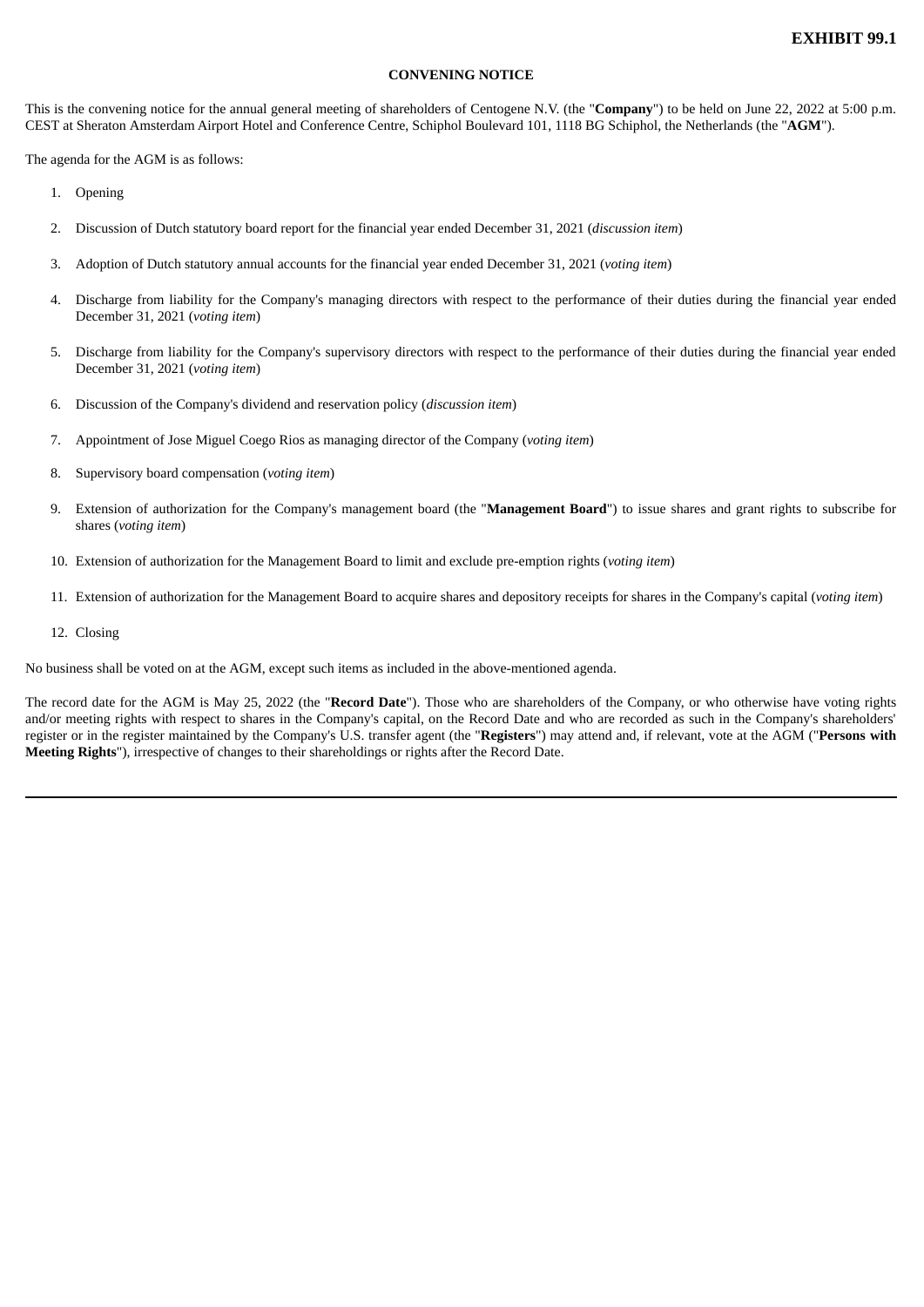Those who beneficially own shares in the Company's capital in an account at a bank, a financial institution, an account holder or other financial intermediary (the "**Beneficial Owners**") on the Record Date, must also have their financial intermediary or their agent with whom the underlying shares are on deposit issue a proxy to them which confirms they are authorized to take part in and vote at the AGM.

Persons with Meeting Rights and Beneficial Owners who wish to attend the AGM, in person or represented by proxy, must notify the Company in writing of their identity and intention to attend the AGM (an "**Attendance Notice**") no later than 6:00 a.m. CEST on the fourth day prior to the AGM (the "**Cut-off** Time"). Beneficial Owners must enclose with their Attendance Notice (i) proof of their beneficial ownership of the relevant underlying shares in the Company's capital, such as a recent account statement, and (ii) their signed proxy from the relevant shareholder who is registered in either of the Registers as the holder of those underlying shares on the Record Date.

Persons with Meeting Rights and Beneficial Owners who have duly provided an Attendance Notice to the Company may have themselves represented at the AGM through the use of a written or electronically recorded proxy. Proxyholders must submit a signed proxy to the Company no later than the Cut-off Time and present a copy of their proxy upon entry to the AGM. A proxy form can be downloaded from the Company's website (http://www.centogene.com).

Any Attendance Notice, proof of beneficial ownership or signed proxy to be sent to the Company as part of the procedures described above must be provided via regular mail or e-mail to:

> *Centogene N.V. c/o Reto Wenger Am Strande 7 18055 Rostock Germany (Reto.Wenger@centogene.com)*

Any Attendance Notice, proof of beneficial ownership or signed proxy received after the Cut-off Time may be ignored. Persons with Meeting Rights, Beneficial Owners and proxyholders who have not complied with the procedures described above may be refused entry to the AGM.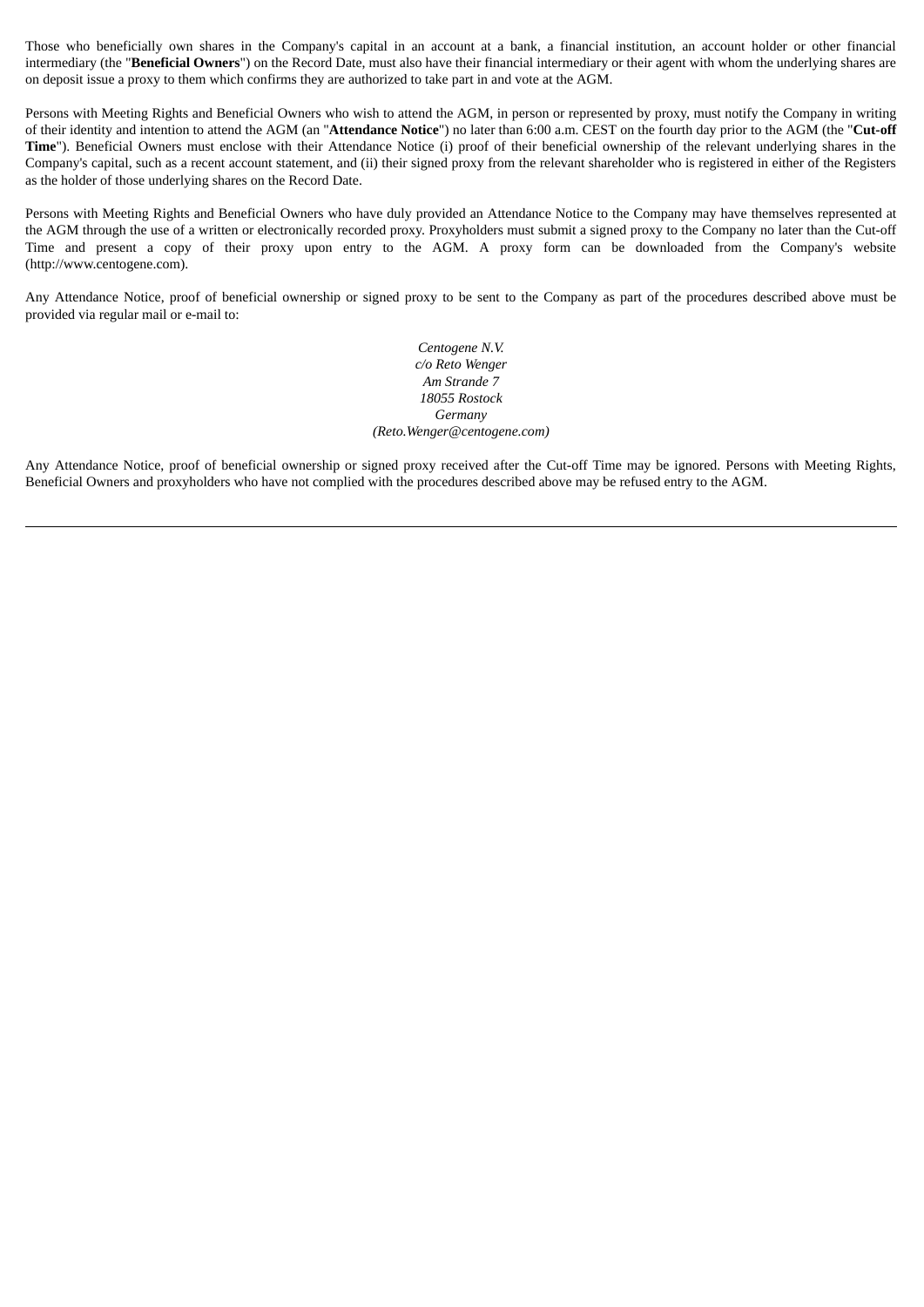#### **EXPLANATORY NOTES TO THE AGENDA**

### 2. Discussion of Dutch statutory board report for the financial year ended December 31, 2021 (discussion item)

The Company's statutory board report over the financial year 2021 has been made available on the Company's website (http://www.centogene.com) and at the Company's office address.

# 3. Adoption of Dutch statutory annual accounts for the financial year ended December 31, 2021 (voting item)

The Company's annual accounts over the financial year 2021 have been made available on the Company's website (http://www.centogene.com) and at the Company's office address. It is proposed that these annual accounts be adopted.

### 4. Release from liability for the Company's managing directors with respect to the performance of their duties during the financial year **ended December 31, 2021 (***voting item***)**

It is proposed that the Company's managing directors be released from liability for the exercise of their duties during the financial year 2021. The scope of this release from liability extends to the exercise of their respective duties insofar as these are reflected in the Company's statutory board report or annual accounts over the financial year 2021 or in other public disclosures.

### 5. Release from liability for the Company's supervisory directors with respect to the performance of their duties during the financial year **ended December 31, 2021 (***voting item***)**

It is proposed that the Company's supervisory directors be released from liability for the exercise of their duties during the financial year 2021. The scope of this release from liability extends to the exercise of their respective duties insofar as these are reflected in the Company's statutory board report or annual accounts over the financial year 2021 or in other public disclosures.

### **6. Discussion of the Company's dividend and reservation policy (***discussion item***)**

The Company has never paid or declared any cash dividends on its shares, and the Company does not anticipate paying any cash dividends on its shares in the foreseeable future. The Company intends to retain available funds and future earnings to fund the development and expansion of its business. Under Dutch law, the Company may only pay dividends to the extent its shareholders' equity (*eigen vermogen*) exceeds the sum of the Company's paid-up and called-up share capital plus the reserves required to be maintained by Dutch law or by the Company's articles of association (if any). Subject to such restrictions, any future determination to pay dividends will be at the discretion of the Management Board and the Company's supervisory board (the "**Supervisory Board**") and will depend upon a number of factors, including the Company's results of operations, financial condition, future prospects, contractual restrictions, restrictions imposed by applicable law and other factors the Management Board and the Supervisory Board deem relevant. If and when the Company does intend to distribute a dividend, such dividend may be distributed in the form of cash only or shares only, through a combination of the foregoing (cash and shares) or through a choice dividend (cash or shares), in each case subject to applicable law.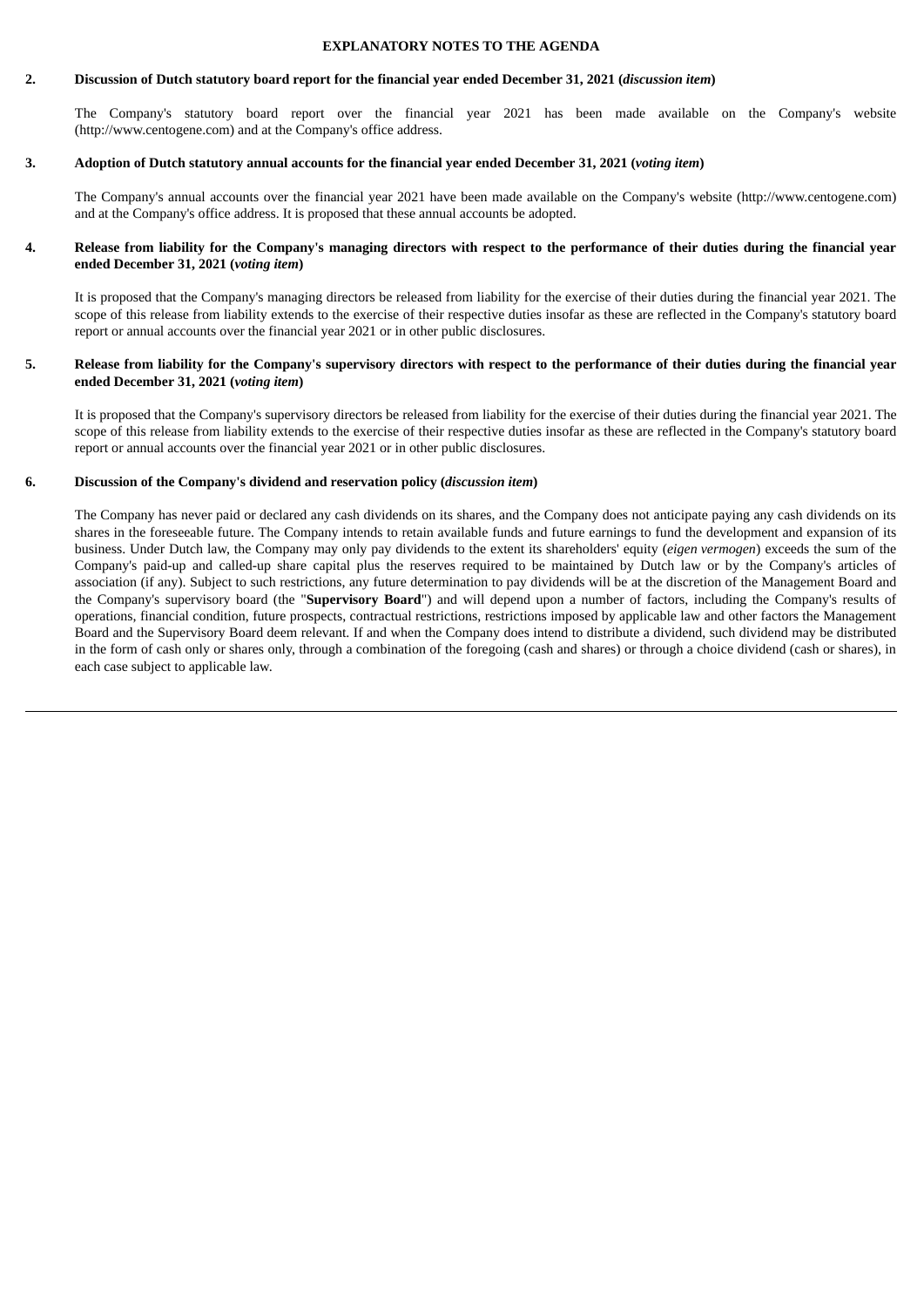# **7. Appointment of Jose Miguel Coego Rios as managing director of the Company (***voting item***)**

The Supervisory Board has made a binding nomination to appoint Mr Jose Miguel Coego Rios as a managing director of the Company. Mr. Coego Rios is proposed for appointment for a period ending at the end of the annual general meeting of shareholders of the Company to be held in 2026. Mr. Coego Rios will serve as the Company's Chief Financial Officer.

Jose Miguel Coego Rios, our Executive Vice President of Finance & Legal, is an experienced senior executive with broad expertise in finance and commercial leadership roles in the pharmaceutical and biotech sectors. Effective April 1, 2022, he has assumed the role of Interim CFO. Mr. Coego Rios has an extensive track record in achieving sales and expenses targets, team management and development, and steering multi-country projects. Most recently, he was Vice President & General Manager South Europe at Orphazyme A/S, a late-stage clinical biotech company. Before that he was Vice President & CFO EMEA at Mundipharma, a multinational pharmaceutical company. Earlier in his career, Mr. Coego Rios served in several senior management positions at Shire Pharmaceuticals between 2011 and 2019, most recently as CFO LATAM and General Manager of the Andean region. Mr. Coego Rios has gained notable international exposure having completed positions in Colombia, Brazil, Spain, and the United Kingdom.

### **8. Supervisory board compensation (***voting item***)**

At the recommendation of the Company's compensation committee (the "**Compensation Committee**"), the Supervisory Board proposes the following changes to the compensation packages of the Supervisory Board members as of the financial year 2022:

### Cash component:

- a. Each member of the Supervisory Board shall receive a fixed cash fee of EUR 20,000 (gross) per annum;
- b. the chairman of the Supervisory Board (the "**Chairman**") shall receive an additional fixed cash fee of EUR 15,000 (gross) per annum;
- c. the vice-chairman of the Supervisory Board (the "**Vice-Chairman**") shall receive an additional fixed cash fee of EUR 10,000 (gross) per annum;
- d. the chairman of the Company's audit committee (the "**Audit Committee**") shall receive an additional fixed cash fee of EUR 10,000 (gross) per annum;
- e. the chairman of the Compensation Committee shall receive an additional fixed cash fee of EUR 2,000 (gross) per annum;
- f. if a Supervisory Board member would serve as such and/or in any of the additional capacities described above for part, but not all, of a financial year, the fixed cash fees referred to above shall be adjusted and, if already paid, shall promptly be reimbursed by such Supervisory Board member to the Company on a pro rata tempore basis; and
- g. for the financial year 2022, the Supervisory Board members' cash compensation already paid to them shall reduce their entitlement to the fixed cash fees referred to above.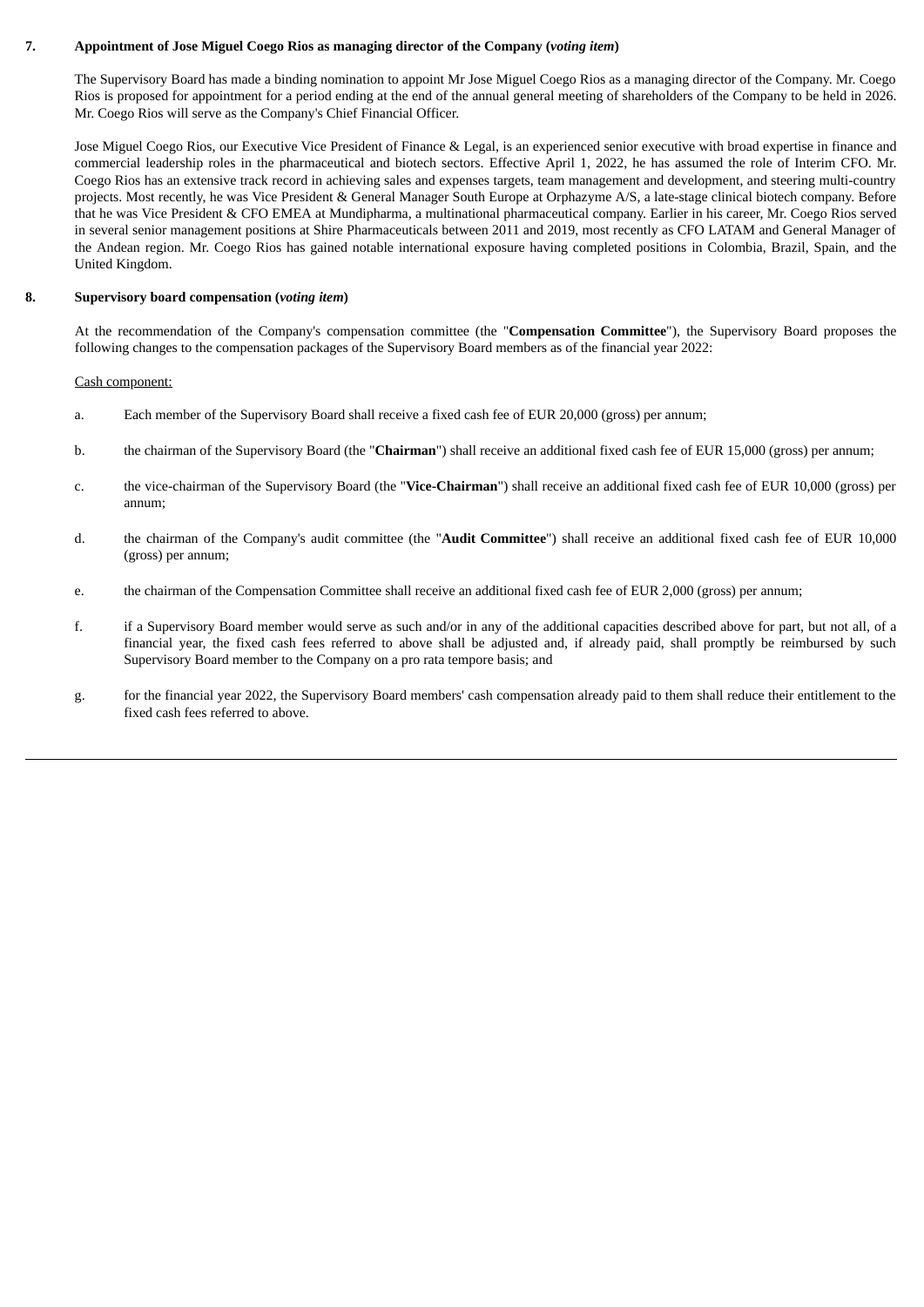Equity component under the Company's long-term incentive plan:

- a. Each member of the Supervisory Board shall annually receive an award of options ("**Options**") and restricted stock units ("**RSUs**") for ordinary shares in the Company's capital ("**Shares**") (such Options and RSUs collectively, the "**LTIs**") with a value of EUR 140,000 multiplied by the LTI Factor (as defined below);
- b. the Chairman shall annually receive additional LTIs with a value of EUR 105,000 multiplied by the LTI Factor (as defined below);
- c. the Vice-Chairman shall annually receive additional LTIs with a value of EUR 70,000 multiplied by the LTI Factor (as defined below);
- d. the chairman of the Audit Committee shall annually receive additional LTIs with a value of EUR 70,000 multiplied by the LTI Factor (as defined below);
- e. the chairman of the Compensation Committee shall annually receive additional LTIs with a value of EUR 14,000 multiplied by the LTI Factor (as defined below);
- f. the LTIs shall be granted retrospectively for the preceding financial year following the audit of the Company's annual accounts over such financial year;
- g. each LTI shall consist of:
	- i. RSUs for 75% of the value of the LTI; and
	- ii.Options for 25% of the value of the LTI;
- h. for the purpose of calculating the value of the LTIs:
- i. the assumed value of an Option shall be 66.67% of the End of Year VWAP (as defined below);
	- i. the assumed value of an RSU shall be 100% of the End of Year VWAP (as defined below); and
	- ii.the "**End of Year VWAP**" shall be the volume-weighted average stock price of the Shares on the principal stock exchange where they have been admitted for trading calculated over a 60 trading day period preceding December 31 of the financial year preceding the relevant Grant Date;
- j. the "**LTI Factor**" for the LTIs shall be calculated as follows:
- k. the LTI Factor shall be 100% if the End of Year VWAP for the financial year preceding the relevant Grant Date (the "**Reference FY**") exceeds the End of Year VWAP for the financial year preceding the Reference FY by at least 25%;
	- i. the LTI Factor shall be 75% if the End of Year VWAP for the Reference FY exceeds the End of Year VWAP for the financial year preceding the Reference FY by at least 15% but less than 25%; and
	- ii.the LTI Factor shall be 50% if the End of Year VWAP for the Reference FY exceeds the End of Year VWAP for the financial year preceding the Reference FY by less than 15%;
- l. the LTIs shall:
	- i. vest in four equal instalments on each relevant anniversary of the Grant Date:
	- ii.vest in full upon the occurrence of a Change of Control, provided the holder of the LTIs is an Eligible Participant on the date of such Change of Control;

iii.expire on the ten year anniversary of the applicable Grant Date;

iv.not be subject to any performance criteria (without prejudice to the applicable LTI Factor);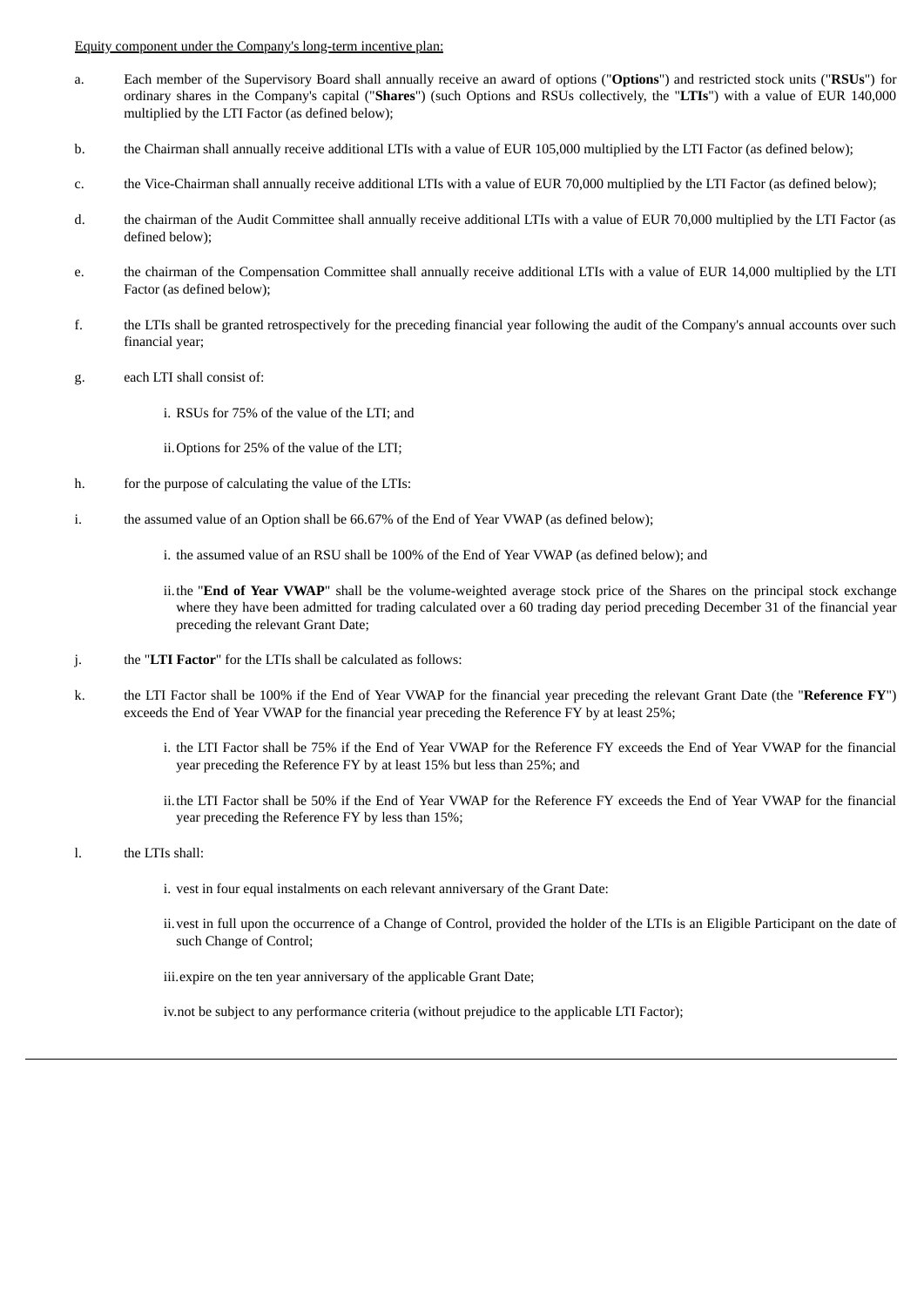- v. have no exercise price (as regards the RSUs comprised in the LTIs) and shall have FMV (as defined in the Company's long-term incentive plan) as exercise price (as regards the Options comprised in the LTIs); and
- vi.be settled in Shares.
- m. if a Supervisory Board member would serve as such and/or in any of the additional capacities described above for part, but not all, of a financial year, the entitlement to the LTIs shall be adjusted and, if already made, shall promptly be forfeited by such Supervisory Board member on a pro rata tempore basis; and
- n. if a Supervisory Board member was in office during all or part of a financial year but would cease to be a Supervisory Board member before the LTIs are granted for such financial year, such former Supervisory Board member shall retain his or her entitlement to such LTIs subject to the terms set forth above.

Each of Mr. Hubert Birner, Mr. Guido Prehn and Mr. Eric Souêtre has waived the equity component of his compensation as described above, for the duration of his term as a member of the Supervisory Board.

### 9. Extension of authorization for the Management Board to issue shares and grant rights to subscribe for shares (voting item)

The Management Board has been authorized, for a period of five years following the 2021 annual general meeting of shareholders held on June 24, 2021 (the "**2021 AGM**"), to resolve to issue ordinary shares and/or grant rights to subscribe for ordinary shares, in each case up to the Company's authorized share capital included in its articles of association from time to time. It is proposed that this authorization be extended to expire five years following the date of this AGM. If the resolution proposed under this agenda item 9 is passed, the proposed authorization shall replace the currently existing authorization.

### 10. Extension of authorization for the Management Board to limit and exclude pre-emption rights (voting item)

The Management Board has been authorized, for a period of five years following the 2021 AGM, to limit and/or exclude pre-emption rights in relation to an issuance of, or a granting of rights to subscribe for, ordinary shares resolved upon by the Management Board. It is proposed that this authorization be extended to expire five years following the date of this AGM. If the resolution proposed under this agenda item 10 is passed, the proposed authorization shall replace the currently existing authorization.

# 11. Extension of authorization for the Management Board to acquire shares and depository receipts for shares in the Company's capital **(***voting item***)**

The Management Board has been authorized, for a period of 18 months following the 2021 AGM, to resolve for the Company to acquire fully paid-up ordinary shares in the Company's capital (and depository receipts for such ordinary shares), by any means, including through derivative products, purchases on a stock exchange, private purchases, block trades, or otherwise, for a price which is higher than nil and does not exceed 110% of the average market price of the Company's ordinary shares on the Nasdaq Stock Market (such average market price being the average of the closing prices on each of the five consecutive trading days preceding the date the acquisition is agreed upon by the Company), up to 20% of the Company's issued share capital (determined as at the close of business on the date of the AGM). It is proposed that this authorization be renewed for a period of, and effectively extended until, 18 months following the date of the AGM for up to 20% of the Company's issued share capital (determined as at the close of business on the date of the AGM). If the resolution proposed under this agenda item 11 is passed, the proposed authorization shall replace the currently existing authorization.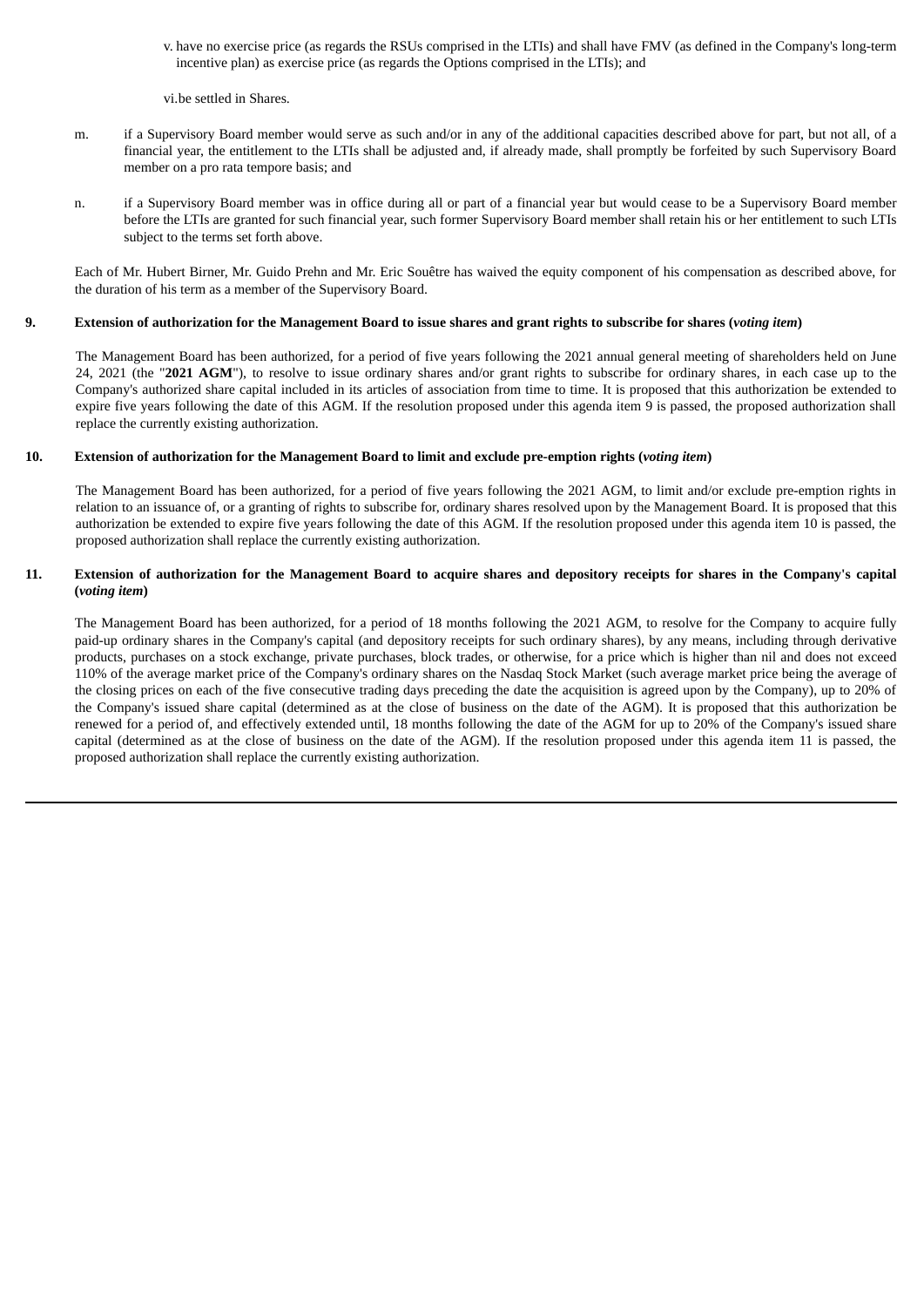### **VOTING PROXY**

# **THE UNDERSIGNED**

| Name:                                                  |
|--------------------------------------------------------|
| <b>Address:</b>                                        |
| acting on behalf of (only to be completed if relevant) |
| Name:                                                  |

**Address:**

(the "**Principal**").

### **DECLARES AS FOLLOWS**

- **1.** The Principal hereby registers for the annual general meeting of shareholders of Centogene N.V. (the "**Company**") to be held on June 22, 2022 at 5:00 p.m. CEST at Sheraton Amsterdam Airport Hotel and Conference Centre, Schiphol Boulevard 101, 1118 BG Schiphol, the Netherlands (the "**AGM**") and, for purposes of being represented at the AGM, grants a power of attorney to Mr. P.C.S. van der Bijl, civil law notary and partner of NautaDutilh N.V., or any substitute to be appointed by him (the "**Proxyholder**").
- **2.** The scope of this power of attorney extends to the performance of the following acts on behalf of the Principal at the AGM:
	- **a.** to exercise the voting rights of the Principal in accordance with paragraph 3 below; and
	- **b.** to exercise any other right of the Principal which the Principal would be allowed to exercise at the AGM.
- **3.** This power of attorney shall be used by the Proxyholder to exercise the Principal's voting rights in the manner directed as set out below. If no choice is specified in respect of the sole voting item on the agenda, the Proxyholder shall vote "FOR" such agenda item.

| Agenda item                                                                                                                                                           | <b>FOR</b> | AGAINST | <b>ABSTAIN</b> |
|-----------------------------------------------------------------------------------------------------------------------------------------------------------------------|------------|---------|----------------|
| Adoption of Dutch statutory annual accounts for the financial year ended December 31,<br>2021                                                                         |            |         |                |
| Discharge from liability for the Company's managing directors with respect to the<br>performance of their duties during the financial year ended December 31, 2021    |            |         |                |
| Discharge from liability for the Company's supervisory directors with respect to the<br>performance of their duties during the financial year ended December 31, 2021 |            |         |                |
| Appointment of Jose Miguel Coego Rios as managing director of the Company                                                                                             |            |         |                |
| Compensation of the supervisory board                                                                                                                                 |            |         |                |
| Extension of authorization for the Company's management board (the " <b>Management</b><br><b>Board")</b> to issue shares and grant rights to subscribe for shares     |            |         |                |
| Extension of authorization for the Management Board to limit and exclude pre-emption<br>rights                                                                        |            |         |                |
| Extension of authorization for the Management Board to acquire shares and depository<br>receipts for shares in the Company's capital                                  |            |         |                |

**4.** This power of attorney is granted with full power of substitution.

**5.** The relationship between the Principal and the Proxyholder under this power of attorney is governed exclusively by the laws of the Netherlands.

(*signature page follows*)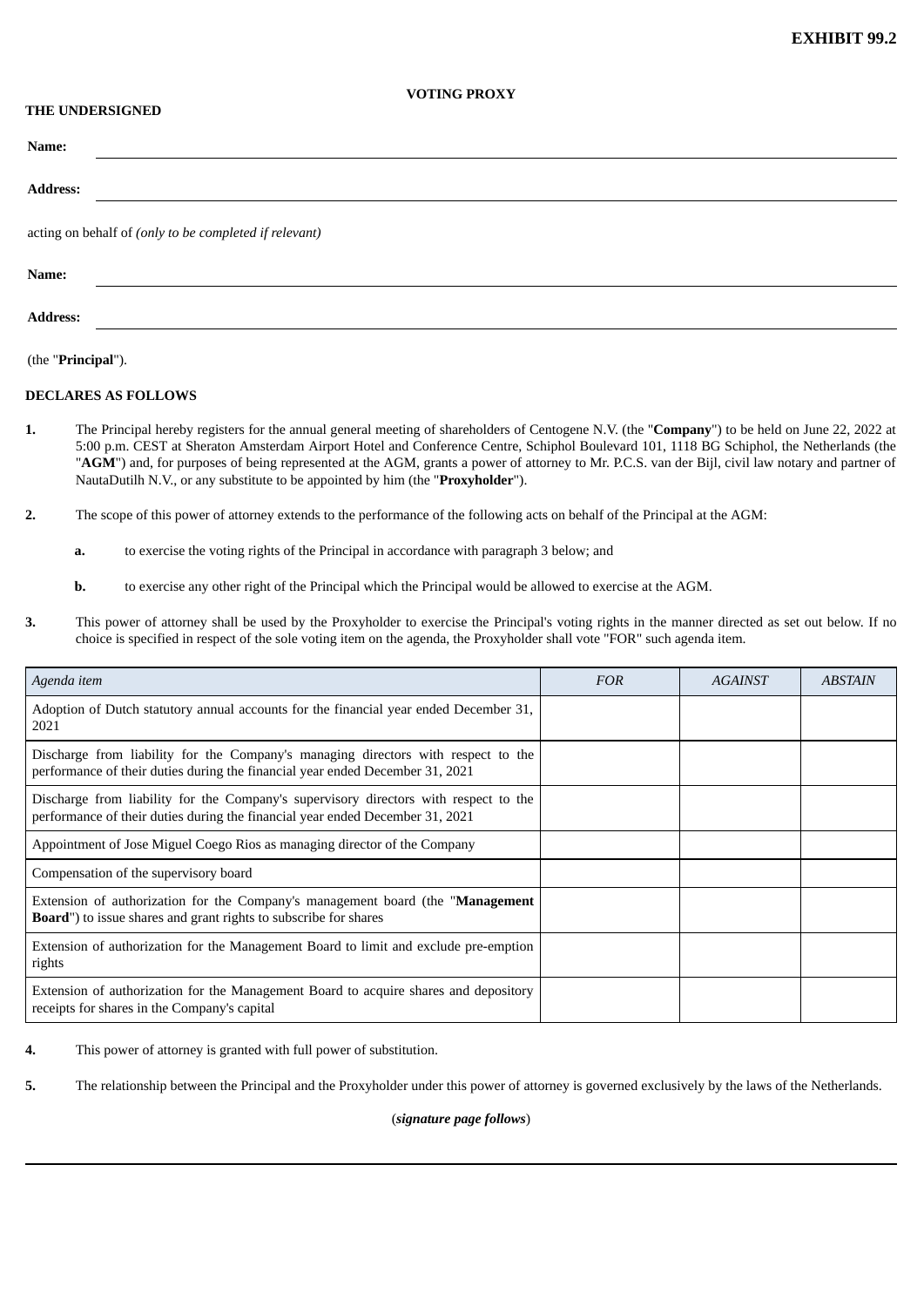**SIGN HERE**

*Please return this signed proxy via regular mail or e-mail to:*

*Centogene N.V. c/o Reto Wenger Am Strande 7 18055 Rostock Germany (Reto.Wenger@centogene.com)*

If the Principal is a beneficial owner of shares in the Company's capital, please carefully review the convening notice for the AGM and enclose the relevant *documents stipulated by such convening notice.*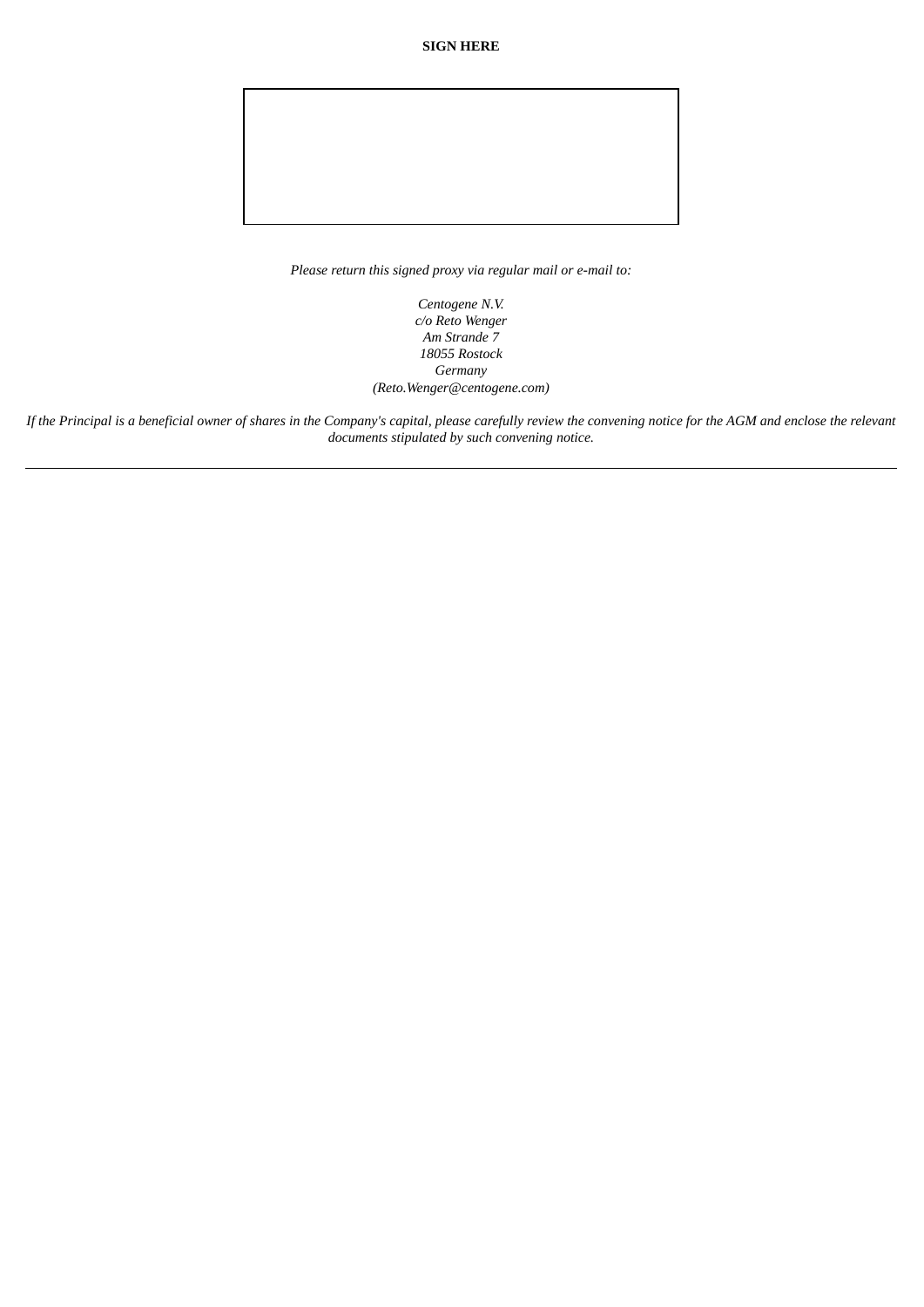# **RESOLUTIONS OF THE MANAGEMENT BOARD CENTOGENE N.V. Effective date: May 31, 2022**

The following resolutions of the management board (the "**Management Board**") of Centogene N.V. (the "**Company**") are passed.

### **WHEREAS**

- **A.** The undersigned constitute the entire Management Board.
- **B.** There are no regulations and/or other rules adopted by any of the Company's corporate bodies that would preclude the Management Board from validly passing the resolutions set out below in the present form and manner.
- **C.** With respect to the resolutions set out below, none of the Company's managing directors has a direct or indirect personal interest which conflicts with the interests of the Company and of the business connected with it.
- **D.** The Company's managing directors are familiar with the resolutions set out below and do not object to the present manner of decision-making.
- **E.** By signing this written resolution, (i) each of the Company's managing directors votes in favour of the resolutions set out below and (ii) each of the Company's managing directors confirms the statements made in these recitals.

# **RESOLUTIONS**

#### **Approval of matters related to the 2022 annual general meeting**

- **1.** The Management Board hereby sets June 22, 2022 as the date for the Company's 2022 annual general meeting of shareholders (the "**AGM**"), sets the location for the AGM to be the Sheraton Amsterdam Airport Hotel and Conference Center Schiphol, Boulevard 101 1118 BG Schiphol The Netherlands, and sets and approves the 28<sup>th</sup> day prior to the AGM as the record date for the AGM (the "**Record Date**") and authorises the Company's Chief Executive Officer (the "**CEO**") and the chairman of the Company's supervisory board (the (the "**Chairman**"), each individually, if deemed appropriate or necessary by the CEO and/or the Chairman, to change the date and/or location of the AGM.
- **2.** The Management Board determines that the Company's shareholders' register and the register maintained for common shares in the Company's capital by the Company's U.S. transfer agent are the relevant registers for determining who are entitled to attend and, if relevant, vote at the AGM as per the Record Date.
- **3.** The Management Board hereby sets the agenda for the AGM to be as follows, with such additions or alterations as the Chairman and the CEO, or either one of them acting individually,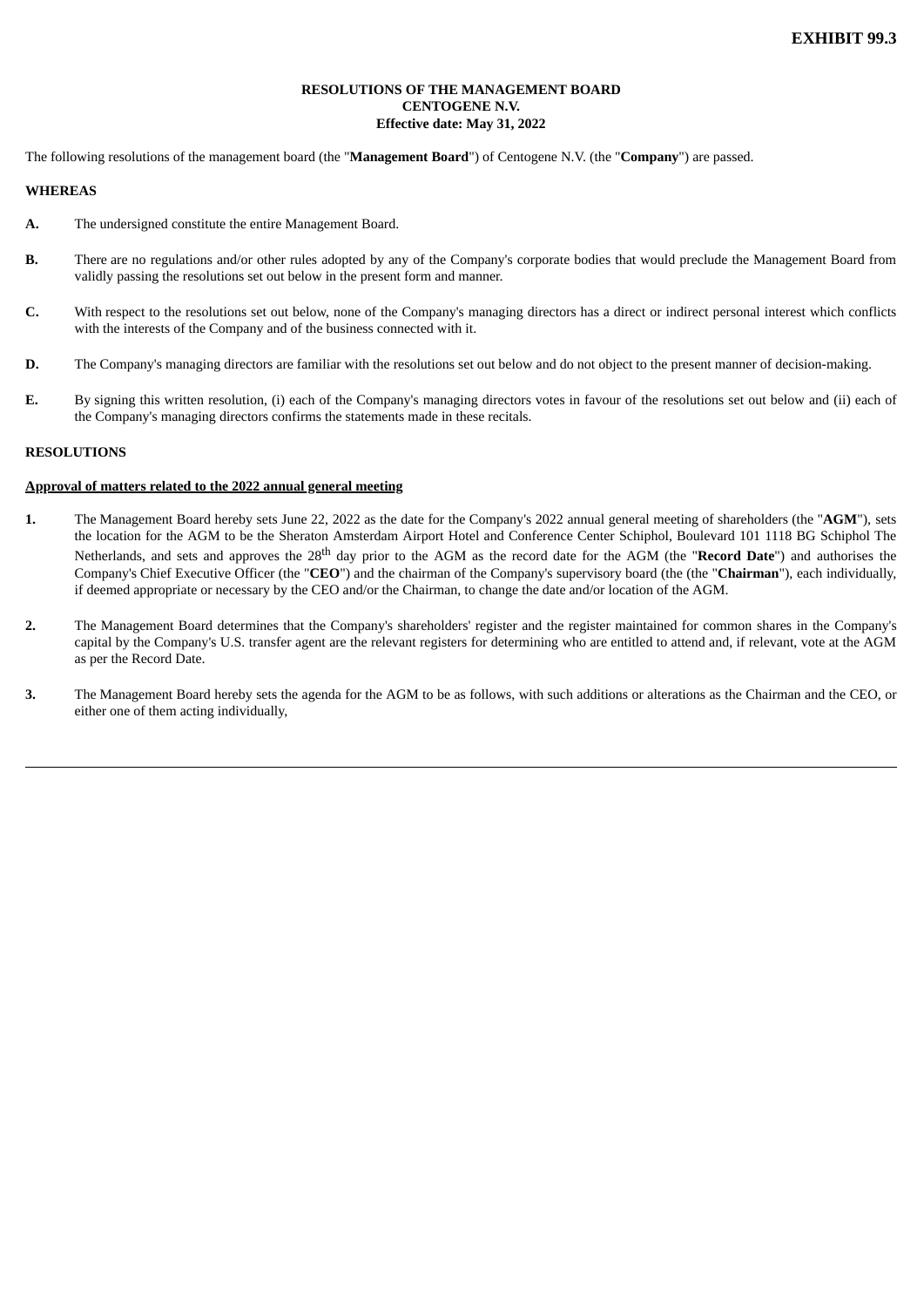may deem to be appropriate or necessary:

- 1. Opening
- 2. Discussion of Dutch statutory board report for the financial year ended December 31, 2021 (*discussion item*)
- 3. Adoption of Dutch statutory annual accounts for the financial year ended December 31, 2021 (*voting item*)
- 4. Discharge from liability for the Company's managing directors with respect to the performance of their duties during the financial year ended December 31, 2021 (*voting item*)
- 5. Discharge from liability for the Company's supervisory directors with respect to the performance of their duties during the financial year ended December 31, 2021 (*voting item*)
- 6. Discussion of the Company's dividend and reservation policy (*discussion item*)
- 7. Appointment of Jose Miguel Coego Rios as managing director of the Company (*voting item*)
- 8. Supervisory board compensation (*voting item*)
- 9. Extension of authorization for the Management Board to issue shares and grant rights to subscribe for shares (*voting item*)
- 10. Extension of authorization for the Management Board to limit and exclude pre-emption rights (*voting item*)
- 11. Extension of authorization for the Management Board to acquire shares and depository receipts for shares in the Company's capital (*voting item*)
- 12. Closing
- **4.** The Management Board hereby sets the cut-off time and date for shareholders and others with statutory meeting rights under Dutch law as per the Record Date to give notice of their intention to attend the AGM to be 6:00 a.m. Amsterdam time on the fourth day prior to the AGM.
- **5.** The Management Board hereby authorizes the Chairman and the CEO, or either one of them acting individually, to approve the explanatory notes to the agenda for the AGM, to be prepared by counsel and to be published at the time of the AGM being convened.

#### **Approval of Dutch board report and financial statements for the year ended December 31, 2021**

**6.** The Management Board hereby approves, upon the recommendation of the Company's audit committee, the Dutch statutory board report and financial statements and the notes thereto of the Company for the financial year ended December 31, 2021 together with the auditor's report thereon, as presented to the meeting for presentation to and adoption by the shareholders at the AGM .

# **General authority**

**7.** The CEO and the Company's interim chief financial officer (the "**CFO**"), or either one of them acting individually, are hereby authorized in the name and on behalf of the Company to approve and/or execute and/or deliver any and all agreements, instruments or other documents whatsoever (including, without limitation, any powers of attorney authorizing any one or more persons, whether or not they are directors, officers or employees of the Company, to act on behalf of the Company), incur all such fees and expenses and do any and all other things whatsoever as such officer shall in his or her absolute and unfettered discretion determine to be necessary or desirable (such determination to be conclusively evidenced by any such execution or delivery or the taking of any such action by such person) in connection with the foregoing and all matters contemplated thereby or ancillary thereto.

### *(signature page follows)*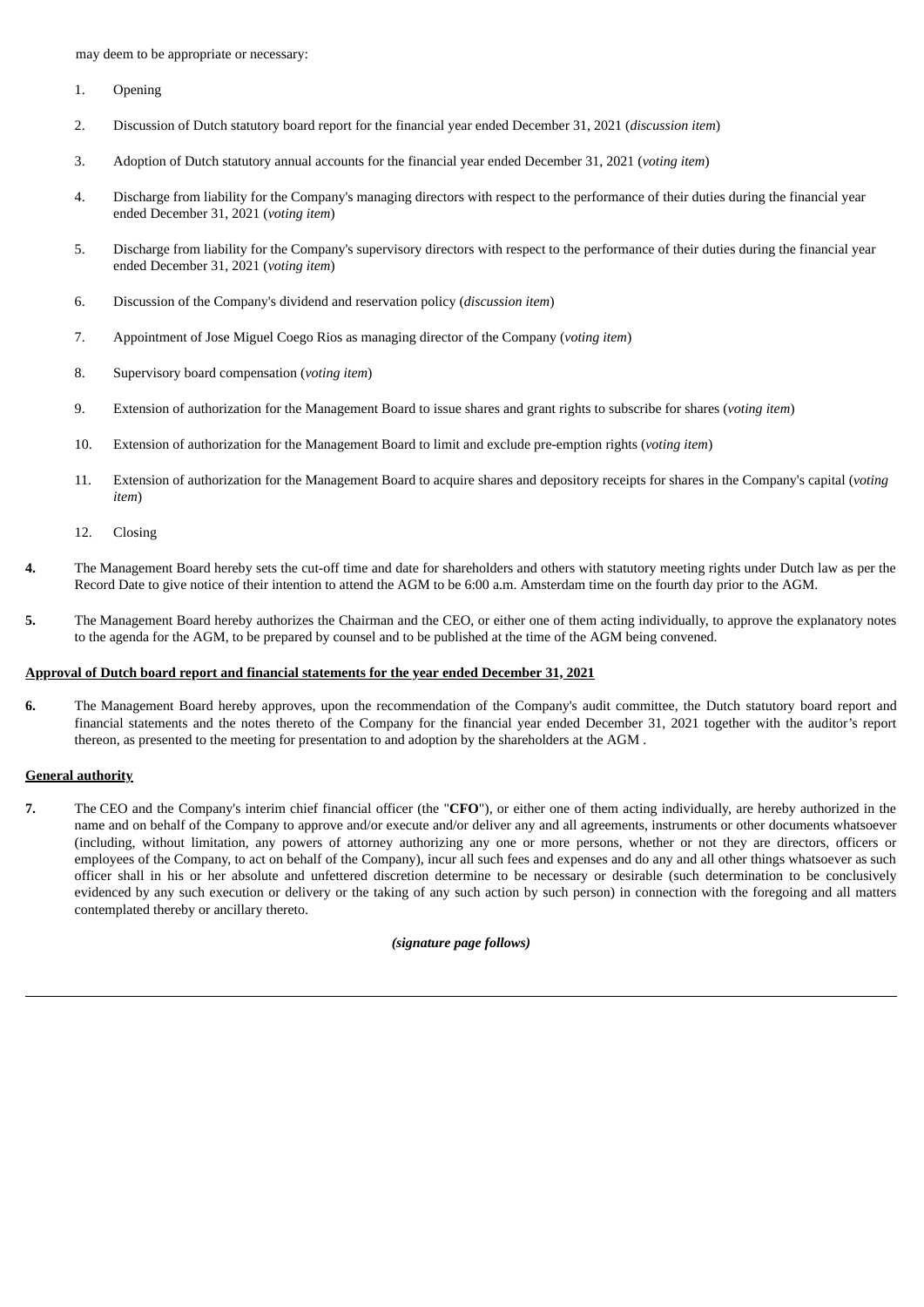*Signature page to a resolution of the Management Board of Centogene N.V.*

**K. Stratton**

**J.M. Coego Rios**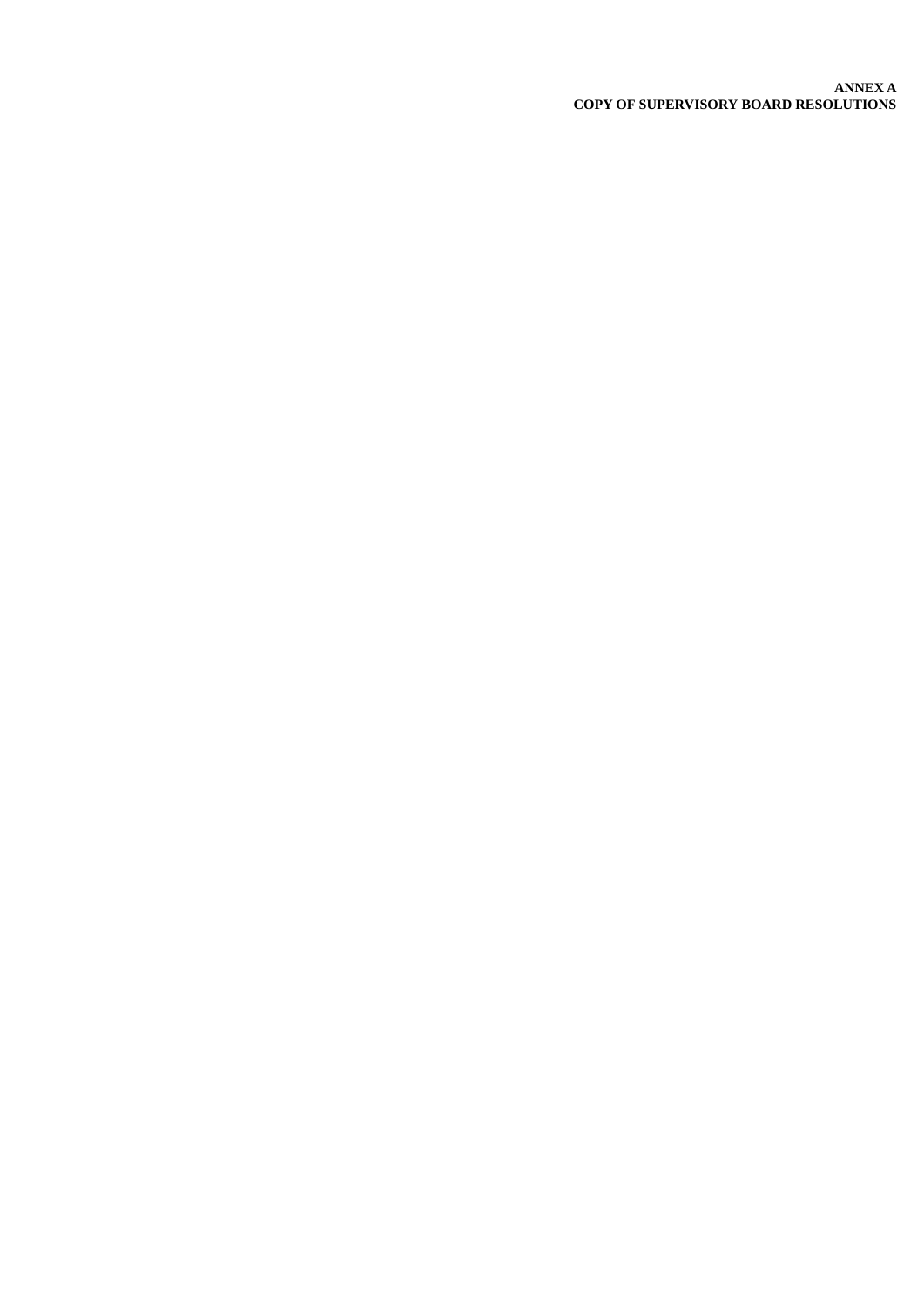# **RESOLUTIONS OF THE SUPERVISORY BOARD CENTOGENE N.V. Effective date: May 31, 2022**

This document is to certify the adoption of the resolutions reflected below by the supervisory board (the "**Supervisory Board**") of Centogene N.V. (the "**Company**").

With respect to the resolutions set out below, except as expressly noted otherwise, the undersigned do not have a direct or indirect personal interest which conflicts with the interests of the Company and of the business connected with it.

### **Approval of matters related to the 2022 annual general meeting**

- **1.** The Supervisory Board approved the resolutions of the Company's management board regarding the approval of matters related to the 2022 annual general meeting (the "**AGM**"), a copy of which is attached hereto as Annex A.
- **2.** The convening notice for the AGM, the explanatory notes thereto, substantially in the form as distributed to the Supervisory Board, and the matters contemplated thereby are approved.

### **Approval of Dutch board report and financial statements for the year ended December 31, 2021**

**3.** The Supervisory Board hereby approves, upon the recommendation of the Company's audit committee, the Dutch statutory board report and financial statements and the notes thereto of the Company for the financial year ended December 31, 2021 together with the auditor's report thereon, as presented to the meeting for presentation to and adoption by the shareholders at the AGM.

# **Supervisory Board compensation**

All members of the Supervisory Board have a conflict of interests with respect to resolution 4. Under the Company's articles of association, the Supervisory Board is nevertheless authorized to pass those resolutions as if no Supervisory Board member has such a conflict of interests.

**4.** At the recommendation of the Company's compensation committee (the "**Compensation Committee**"), the Supervisory Board approved and adopted the following resolutions relating to the changes to the compensation packages of the Supervisory Board members as of the financial year 2022, with capitalized terms used below (and not otherwise defined herein) having the terms ascribed to them in the LTIP:

#### Cash component:

- a. Each member of the Supervisory Board shall receive a fixed cash fee of EUR 20,000 (gross) per annum;
- b. the chairman of the Supervisory Board (the "**Chairman**") shall receive an additional fixed cash fee of EUR 15,000 (gross) per annum;
- c. the vice-chairman of the Supervisory Board (the "**Vice-Chairman**") shall receive an additional fixed cash fee of EUR 10,000 (gross) per annum;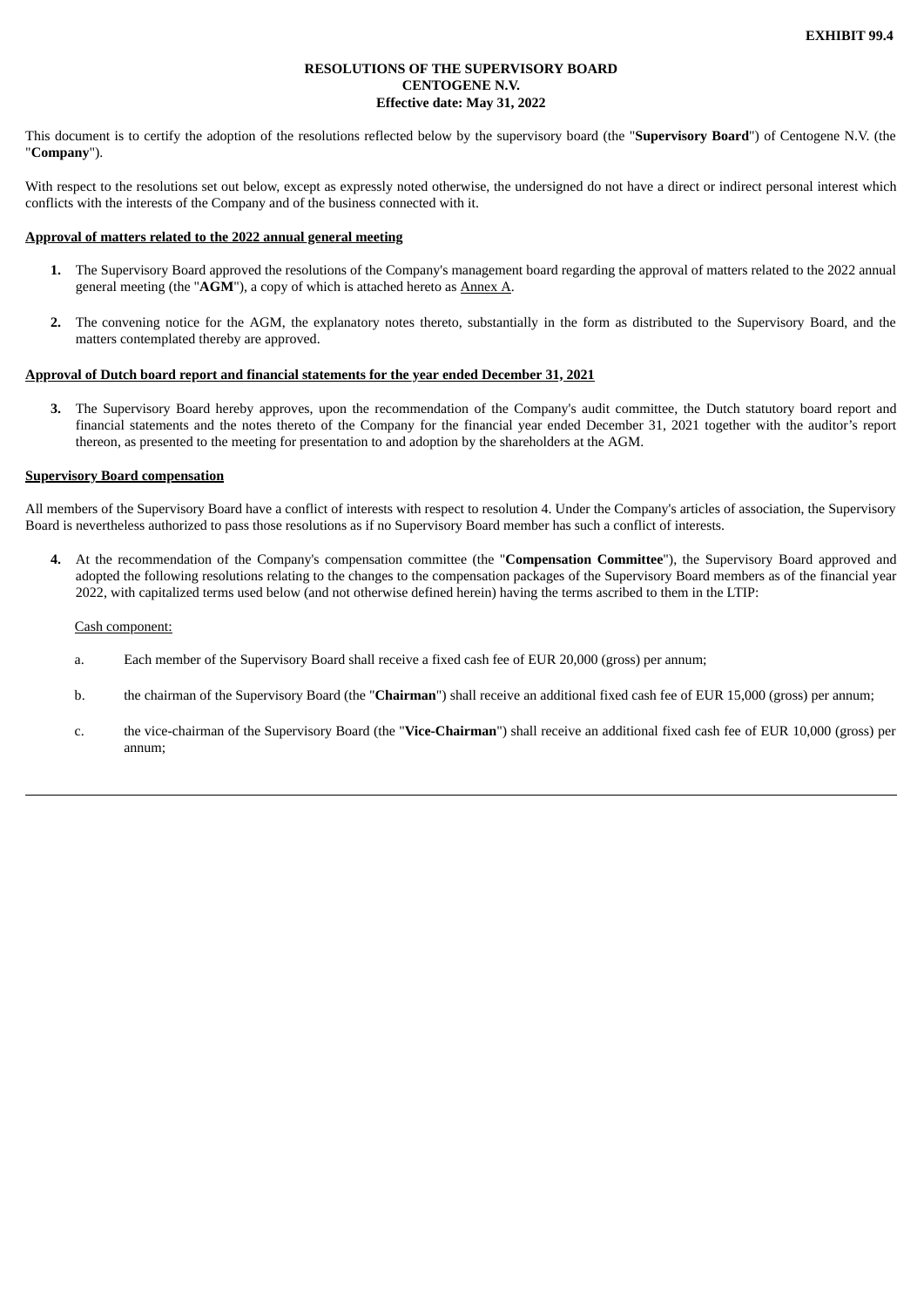- d. the chairman of the Company's audit committee (the "**Audit Committee**") shall receive an additional fixed cash fee of EUR 10,000 (gross) per annum;
- e. the chairman of the Compensation Committee shall receive an additional fixed cash fee of EUR 2,000 (gross) per annum;
- f. if a Supervisory Board member would serve as such and/or in any of the additional capacities described above for part, but not all, of a financial year, the fixed cash fees referred to above shall be adjusted and, if already paid, shall promptly be reimbursed by such Supervisory Board member to the Company on a pro rata tempore basis; and
- g. for the financial year 2022, the Supervisory Board members' cash compensation already paid to them shall reduce their entitlement to the fixed cash fees referred to above.

#### Equity component under the Company's long-term incentive plan:

- a. Each member of the Supervisory Board shall annually receive an award of options ("**Options**") and restricted stock units ("**RSUs**") for ordinary shares in the Company's capital ("**Shares**") (such Options and RSUs collectively, the "**LTIs**") with a value of EUR 140,000 multiplied by the LTI Factor (as defined below);
- b. the Chairman shall annually receive additional LTIs with a value of EUR 105,000 multiplied by the LTI Factor (as defined below);
- c. the Vice-Chairman shall annually receive additional LTIs with a value of EUR 70,000 multiplied by the LTI Factor (as defined below);
- d. the chairman of the Audit Committee shall annually receive additional LTIs with a value of EUR 70,000 multiplied by the LTI Factor (as defined below);
- e. the chairman of the Compensation Committee shall annually receive additional LTIs with a value of EUR 14,000 multiplied by the LTI Factor (as defined below);
- f. the LTIs shall be granted retrospectively for the preceding financial year following the audit of the Company's annual accounts over such financial year;
- g. each LTI shall consist of:
	- i. RSUs for 75% of the value of the LTI; and
	- ii.Options for 25% of the value of the LTI;
- h. for the purpose of calculating the value of the LTIs:
- i. the assumed value of an Option shall be 66.67% of the End of Year VWAP (as defined below);
	- i. the assumed value of an RSU shall be 100% of the End of Year VWAP (as defined below); and
	- ii.the "**End of Year VWAP**" shall be the volume-weighted average stock price of the Shares on the principal stock exchange where they have been admitted for trading calculated over a 60 trading day period preceding December 31 of the financial year preceding the relevant Grant Date;
- j. the "**LTI Factor**" for the LTIs shall be calculated as follows:
- k. the LTI Factor shall be 100% if the End of Year VWAP for the financial year preceding the relevant Grant Date (the "**Reference FY**") exceeds the End of Year VWAP for the financial year preceding the Reference FY by at least 25%;
	- i. the LTI Factor shall be 75% if the End of Year VWAP for the Reference FY exceeds the End of Year VWAP for the financial year preceding the Reference FY by at least 15% but less than 25%; and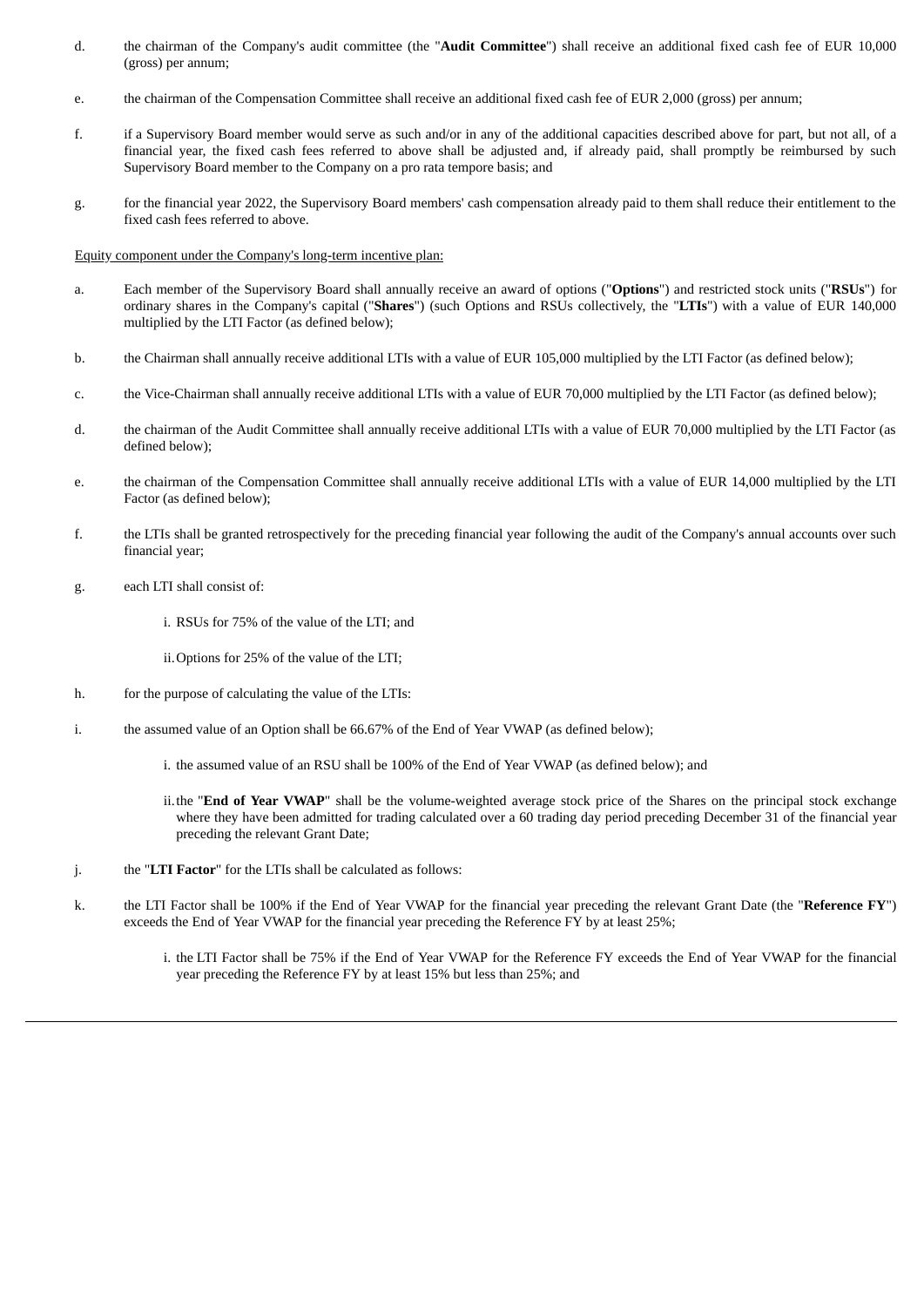ii.the LTI Factor shall be 50% if the End of Year VWAP for the Reference FY exceeds the End of Year VWAP for the financial year preceding the Reference FY by less than 15%;

# l. the LTIs shall:

- i. vest in four equal instalments on each relevant anniversary of the Grant Date:
- ii.vest in full upon the occurrence of a Change of Control, provided the holder of the LTIs is an Eligible Participant on the date of such Change of Control;

iii.expire on the ten year anniversary of the applicable Grant Date;

iv.not be subject to any performance criteria (without prejudice to the applicable LTI Factor);

v. have no exercise price (as regards the RSUs comprised in the LTIs) and shall have FMV (as defined in the Company's long-term incentive plan) as exercise price (as regards the Options comprised in the LTIs); and

vi.be settled in Shares.

- m. if a Supervisory Board member would serve as such and/or in any of the additional capacities described above for part, but not all, of a financial year, the entitlement to the LTIs shall be adjusted and, if already made, shall promptly be forfeited by such Supervisory Board member on a pro rata tempore basis; and
- n. if a Supervisory Board member was in office during all or part of a financial year but would cease to be a Supervisory Board member before the LTIs are granted for such financial year, such former Supervisory Board member shall retain his or her entitlement to such LTIs subject to the terms set forth above.

Each of Mr. Hubert Birner, Mr. Guido Prehn and Mr. Eric Souêtre has waived the equity component of his compensation as described above, for the duration of his term as a member of the Supervisory Board.

# *(signature page follows)*